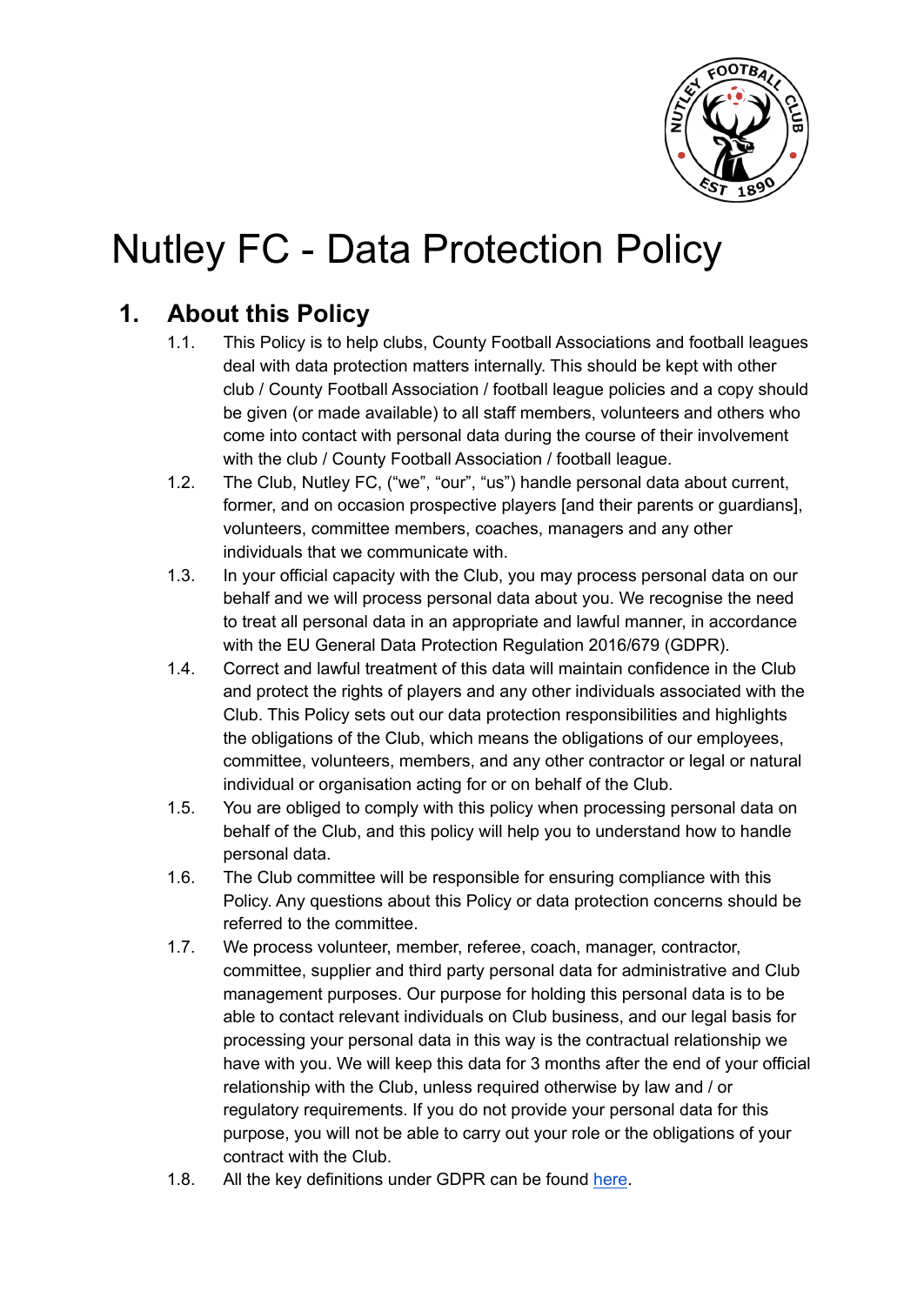## 2. What we need from you

- 2.1. To assist with our compliance with GDPR we will need you to comply with the terms of this policy. We have set out the key guidance in this section but please do read the full policy Carefully.
- 2.2. Please help us to comply with the data protection principles (set out briefly in section 3 of this policy and in further detail below):
	- 2.2.1. please ensure that you only process data in accordance with our transparent

processing as set out in our Privacy notice;

2.2.2. please only process personal data for the purposes for which we have collected it

(i.e. if you want to do something different with it then please speak to Sean Fuller

first);

2.2.3. please do not ask for further information about players and / or members and / or staff

and / or volunteers without first checking with Sean Fuller;

2.2.4. if you are asked to correct an individual's personal data, please make sure that you

can identify that individual and, where you have been able to identify them, make the

relevant updates on our records and systems;

2.2.5. please comply with our retention periods listed in our Privacy Notice and make sure that if you still have information which falls outside of those dates, that you delete/

destroy it securely;

- 2.2.6. please treat all personal data as confidential. If it is stored in electronic format then
- 2.2.7. please consider whether the documents themselves should be password protected or whether your personal computer is password protected and whether you can limit the number of people who have access to the information. Please also consider the security levels of any cloud storage provider (and see below). If it is stored in hard copy format then please make sure it is locked away safely and is not kept in a car overnight or disposed of in a public place;
- 2.2.8. if you are looking at using a new electronic system for the storage of information, please talk to Sean Fuller first so that we can decide whether such a system is appropriately secure and complies with GDPR;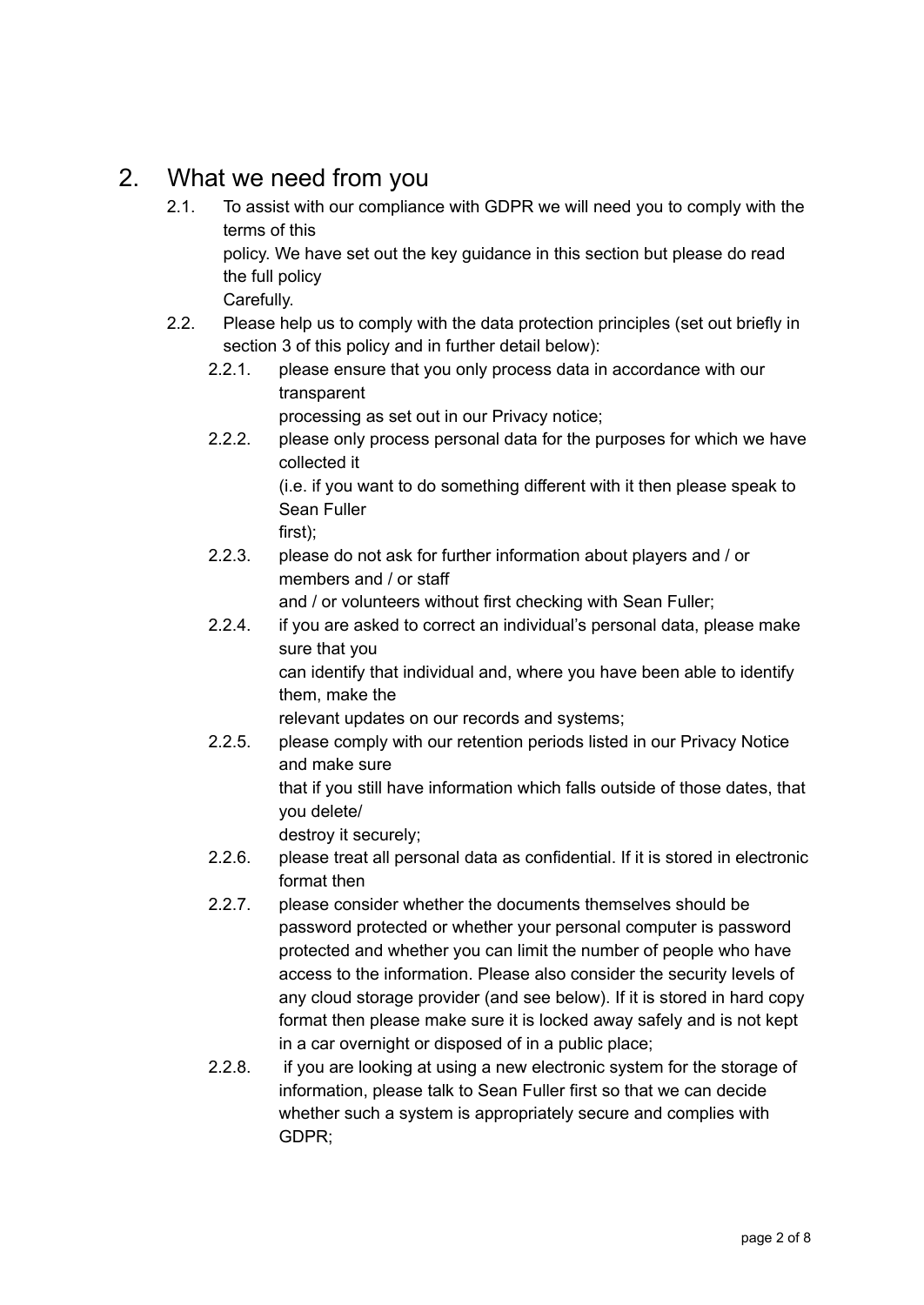- 2.2.9. if you are planning on sharing personal data with anybody new or with a party outside the FA structure then please speak to Sean Fuller before doing so who will be able to check that the correct contractual provisions are in place and that we have a lawful basis to share the information;
- 2.2.10. if you receive a subject access request (or you think somebody is making a subject access request for access to the information we hold on them) then please tell [insert name] as soon as possible because we have strict timelines in which to comply;
- 2.2.11. iif you think there has been a data breach (for example you have lost personal data or a personal device which contains personal data or you have been informed that a coach has done so, or you have sent an email and open copied all contacts in) then

please speak to Sean Fuller who will be able to help you to respond.

If you have any questions at any time then please just ask Sean Fuller. We are here to help.

## 3. Data protection principles

- 3.1. Anyone processing personal data must comply with the enforceable principles of data protection. Personal data must be:
	- 3.1.1. processed lawfully, fairly and in a transparent manner;
	- 3.1.2. collected for only specified, explicit and legitimate purposes;
	- 3.1.3. adequate, relevant and limited to what is necessary for the purpose(s) for which it is processed;
	- 3.1.4. accurate and, where necessary, kept up to date;
	- 3.1.5. kept in a form which permits identification of individuals for no longer than is necessary for the purpose(s) for which it is processed;
	- 3.1.6. processed in a manner that ensures its security by appropriate technical and organisational measures to protect against unauthorised or unlawful processing and against accidental loss, destruction or damage;
- 3.2. We are responsible for and must be able to demonstrate compliance with the data protection principles listed above.

#### 4. Fair and lawful processing

4.1. This Policy aims to ensure that our data processing is done fairly and without adversely

affecting the rights of the individual.

4.2. Lawful processing means data must be processed on one of the legal bases set out in the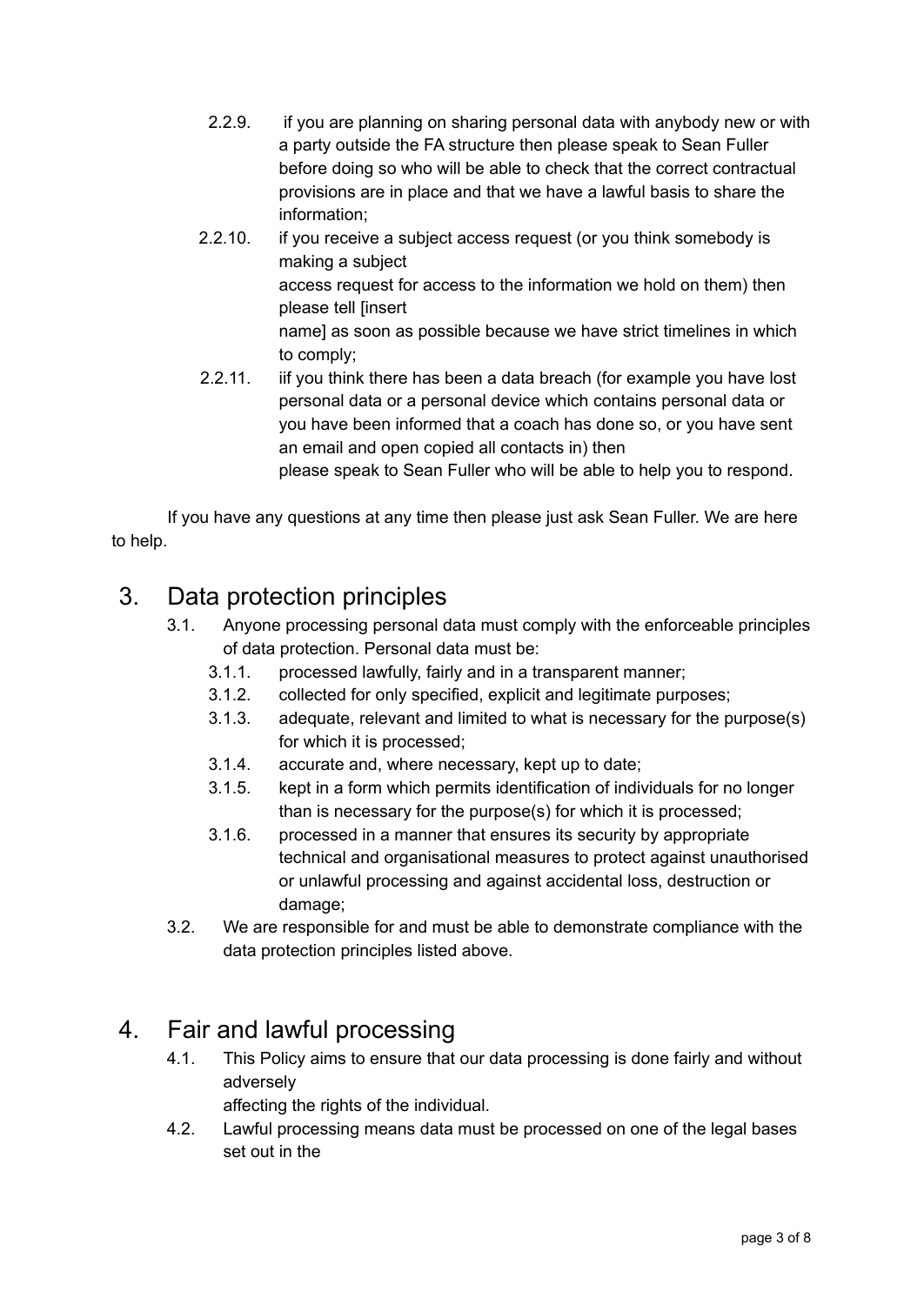GDPR. When special category personal data is being processed, additional conditions must be met.

#### 5. Processing for limited purposes

5.1. The Club collects and processes personal data. This is data we receive directly from an

individual and data we may receive from other sources.

5.2. We will only process personal data for the purposes of the Club as instructed by the

committee, the County FA or The FA, or as specifically permitted by the GDPR. We will let individuals know what those purposes are when we first collect the data or as soon as possible thereafter.

#### 6. Consent

- 6.1. One of the lawful bases on which we may be processing data is the individual's consent.
- 6.2. An individual consents to us processing their personal data if they clearly indicate specific and

informed agreement, either by a statement or positive action.

6.3. Individuals must be easily able to withdraw their consent at any time and withdrawal must be

promptly honoured. Consents should be refreshed every season.

- 6.4. Explicit consent is usually required for automated decision-making and for cross-border data transfers, and for processing special category personal data. Where children are involved then the consent must be in writing from parent/guardian
- 6.5. Where consent is our legal basis for processing, we will need to keep records of when and how this consent was captured.
- 6.6. Our Privacy Notice sets out the lawful bases on which we process data of our players and members.

# 7. Notifying individuals

- 7.1. Where we collect personal data directly from individuals, we will inform them about:
	- 7.1.1. the purpose(s) for which we intend to process that personal data;
	- 7.1.2. the legal basis on which we are processing that personal data;
	- 7.1.3. where that legal basis is a legitimate interest, what that legitimate interest is;
	- 7.1.4. where that legal basis is statutory or contractual, any possible consequences of

failing to provide that personal data;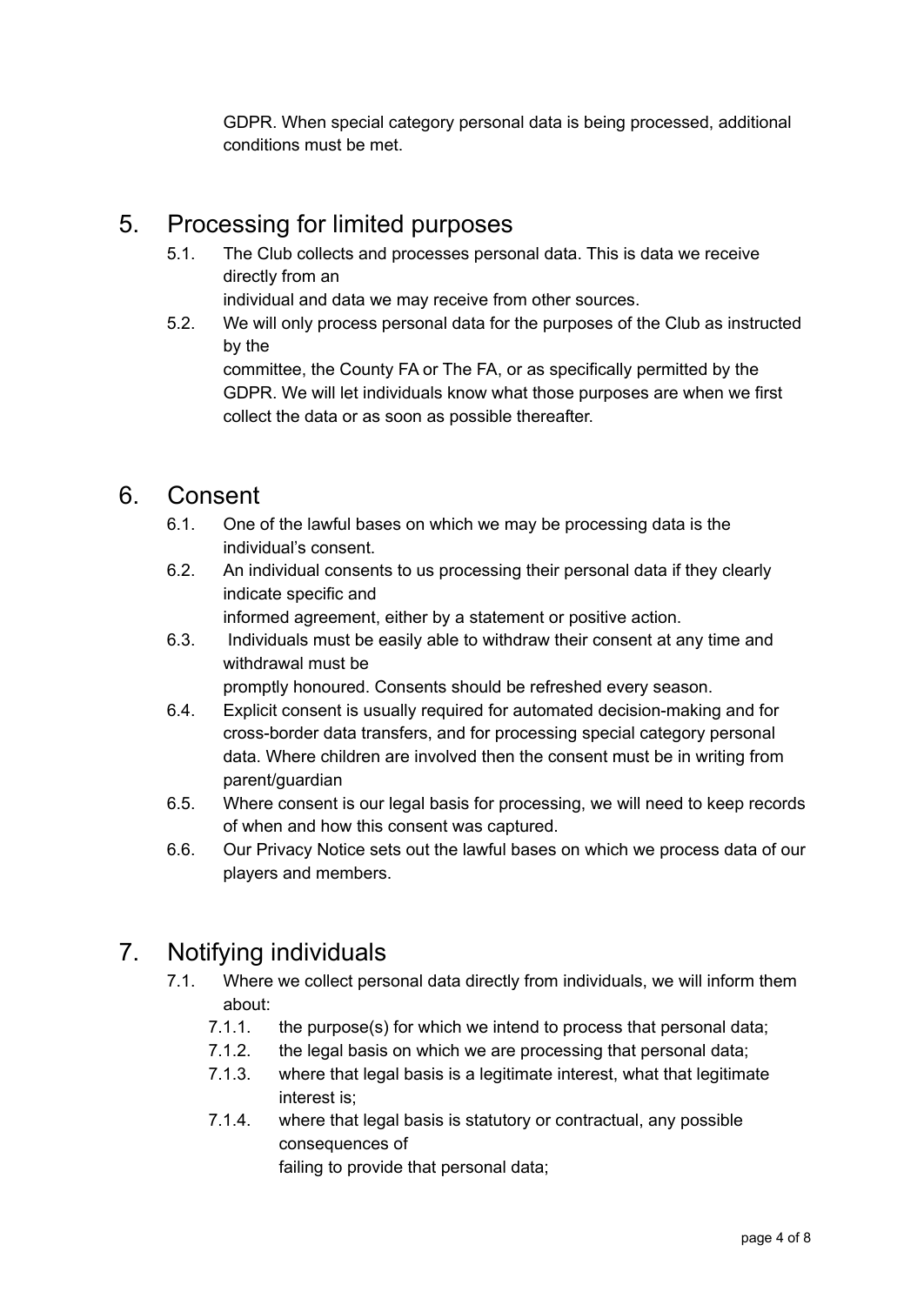- 7.1.5. the types of third parties, if any, with which we will share that personal data, including any international data transfers;
- 7.1.6. their rights as data subjects, and how they can limit our use of their personal data;
- 7.1.7. the period for which data will be stored and how that period is determined;
- 7.1.8. any automated decision-making processing of that data and whether the data may be used for any further processing, and what that further processing is.
- 7.2. If we receive personal data about an individual from other sources, we will provide the above information as soon as possible and let them know the source we received their personal data from;
- 7.3. We will also inform those whose personal data we process that we, the Club, are the data controller in regard to that data, and which individual(s) in the Club are responsible for data protection.

## 8. Adequate, relevant and non-excessive processing

- 8.1. We will only collect personal data that is required for the specific purpose notified to the Individual.
- 8.2. You may only process personal data if required to do so in your official capacity with the Club.

You cannot process personal data for any reason unrelated to your duties.

8.3. The Club must ensure that when personal data is no longer needed for specified purposes, it is deleted or anonymised.

#### 9. Accurate data

9.1. We will ensure that personal data we hold is accurate and kept up to date. We will check the accuracy of any personal data at the point of collection and at the start of each season. We will take all reasonable steps to destroy or amend inaccurate or out-of-date data.

#### 10. Timely processing

10.1. We will not keep personal data longer than is necessary for the purpose(s) for which they were collected. We will take all reasonable steps to destroy or delete data which is no longer required, as per our Privacy Notice.

#### 11. Processing in line with data subjects' rights

- 11.1. As data subjects, all individuals have the right to:
	- 11.1.1. Be informed of what personal data is being processed;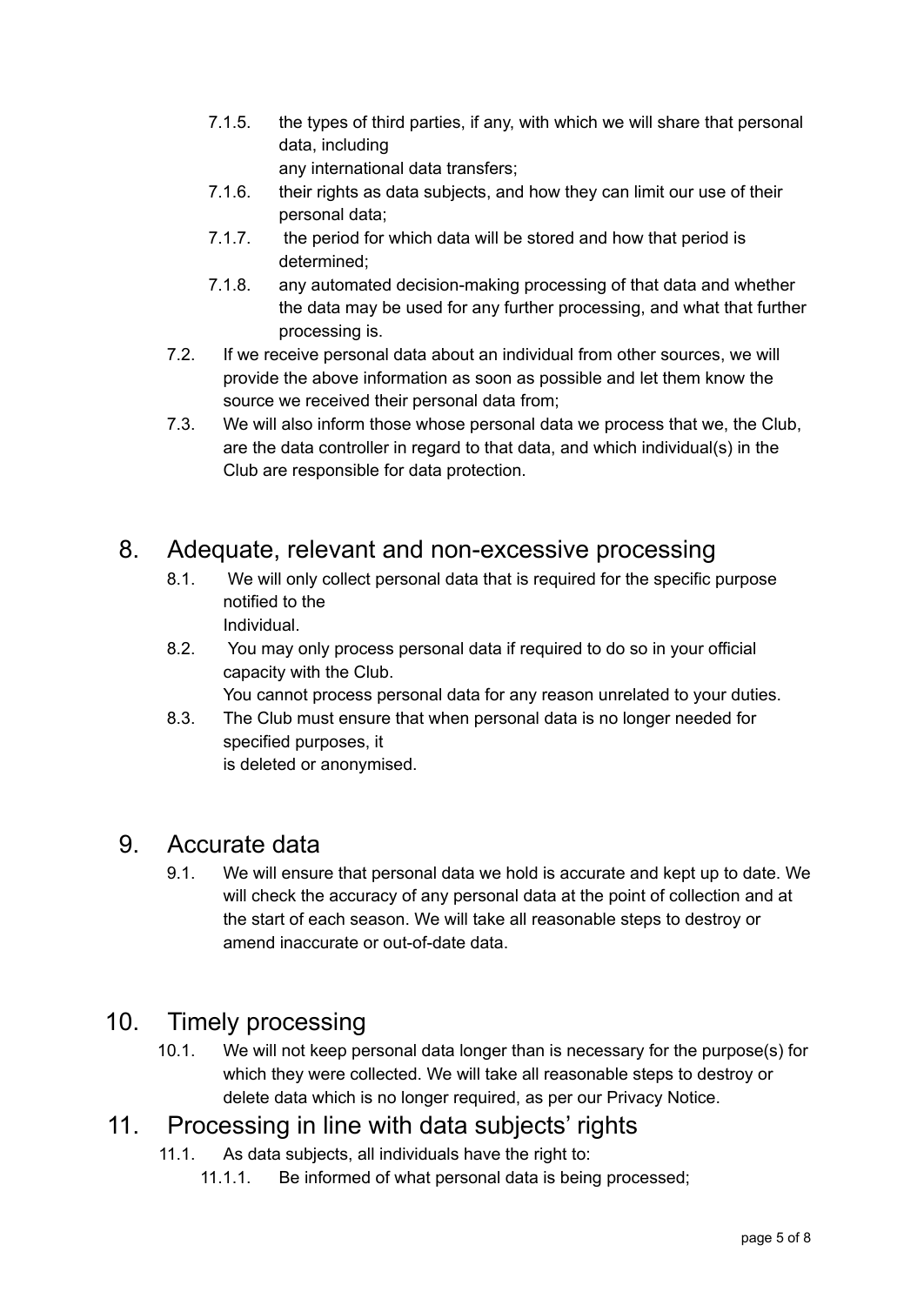- 11.1.2. request access to any data held about them by a data controller;
- 11.1.3. object to processing of their data for direct-marketing purposes (including profiling); 11.1.4. ask to have inaccurate or incomplete data rectified;
- 11.1.4. be forgotten(deletion or removal of personal data);
- 11.1.5. restrict processing;
- 11.1.6. data portability;and
- 11.1.7. not be subject to a decision which is based on automated processing.
- 11.2. The Club is aware that not all individuals' rights are absolute, and any requests regarding the above should be immediately reported to the committee, and if applicable escalated to the County FC for guidance.

#### 12. Data security

- 12.1. We will take appropriate security measures against unlawful or unauthorised processing of personal data, and against the accidental loss of, or damage to, personal data.
- 12.2. We have proportionate procedures and technology to maintain the security of all personal data.
- 12.3. Personal data will only be transferred to another party to process on our behalf (a **data processor**) where we have a GDPR-compliant written contract in place with that data processor.
- 12.4. We will maintain data security by protecting the confidentiality, integrity and availability of the personal data.
- 12.5. Our security procedures include:
	- 12.5.1. **Entry controls.** Any stranger seen in entry-controlled areas should be reported.
	- 12.5.2. **Secure desks, cabinets and cupboards.** Desks and cupboards should be locked if they hold personal data.
	- 12.5.3. **Methods of disposal.** Paper documents should be shredded. Digital storage devices

should be physically destroyed.

- 12.5.4. **Equipment.** Screens and monitors must not show personal data to passers-by, and should be locked when unattended. Excel spreadsheets will be password protected.
- 12.5.5. **Personal Devices.** Anyone accessing or processing the Club's personal data on their own device, must have and operate a password only access or similar lock function, and should have appropriate anti-virus protection. These devices must have the Club's personal data removed prior to being replaced by a new device or prior to such individual ceasing to work with or support the Club.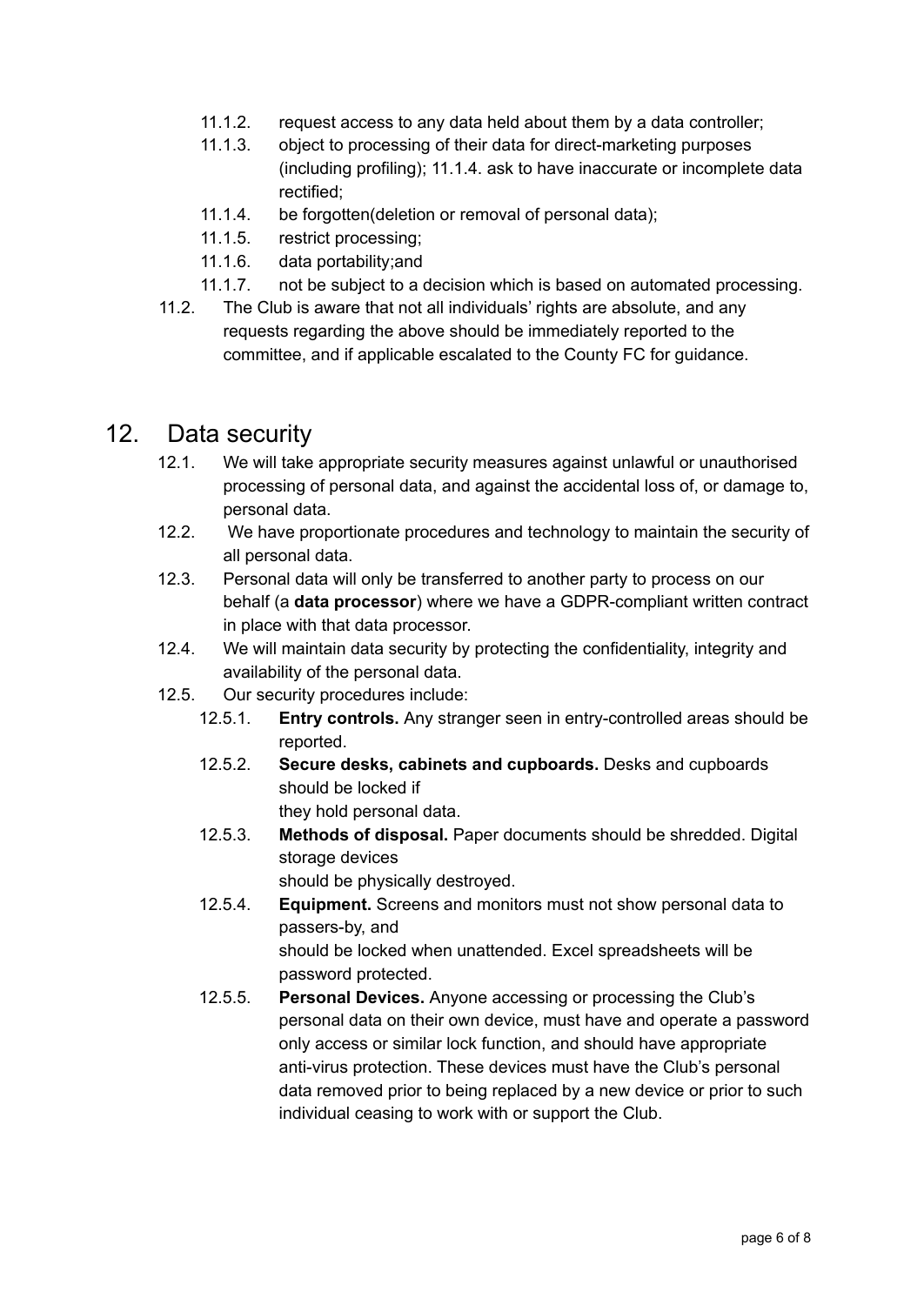# 13. Disclosure and sharing of personal information

- 13.1. We share personal data with County FA and The FA, and with applicable leagues using Whole Game System.
- 13.2. We may share personal data with third parties or suppliers for the services they provide, and instruct them to process our personal data on our behalf as data processors. Where we share data with third parties, we will ensure we have a compliant written contract in place incorporating the minimum data processer terms as set out in the GDPR, which may be in the form of a supplier's terms of service.
- 13.3. We may share personal data we hold if we are under a duty to disclose or share an individual's personal data in order to comply with any legal obligation, or in order to enforce or apply any contract with the individual or other agreements; or to protect our rights, property, or safety of our employees, players, other individuals associated with the Club or others.

# 14. Transferring personal data to a country outside the EEA

14.1. We may transfer any personal data we hold to a country outside the European Economic Area (**EEA**), provided that one of the appropriate safeguards applies.

# 15. Reporting a personal data breach

15.1. In the case of a breach of personal data, we may need to notify the applicable regulatory

body and the individual.

15.2. If you know or suspect that a personal data breach has occurred, inform a member of the committee immediately, who may need to escalate to the County FA as appropriate. You should preserve all evidence relating to a potential personal data breach.

# 16. Dealing with subject access requests

- 16.1. Individuals may make a formal request for information we hold about them. Anyone who receives such a request should forward it to the board/committee immediately, and where necessary escalated to the County FA for guidance. Nobody should feel bullied or pressured into disclosing personal information.
- 16.2. When receiving telephone enquiries, we will only disclose personal data if we have checked the caller's identity to make sure they are entitled to it.